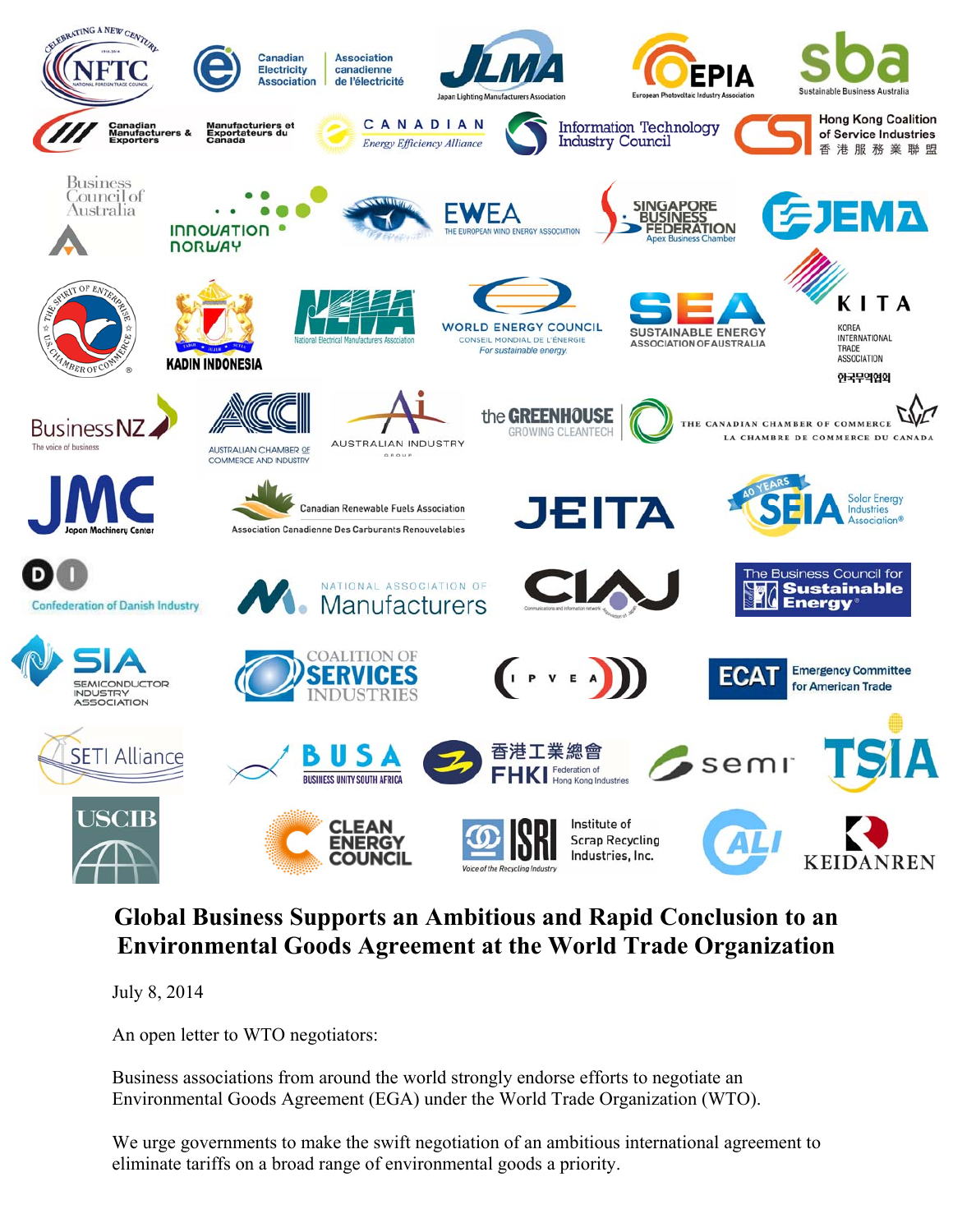Global trade in environmental goods is already estimated to be around \$1 trillion annually, and growing quickly. According to a report by the United Nations Environment Programme, the International Trade Centre and the International Centre for Trade and Sustainable Development, trade in environmental products more than doubled globally from 2001 to 2007, and exports by developing countries rose as fast as those by developed economies.

An ambitious EGA will further increase global trade in environmental goods, lowering the cost of addressing environmental and climate challenges by removing tariffs that can be as high as 35 percent.

In addition to its intrinsic commercial importance and desirability, a well-designed EGA can act as a stepping stone to lowering tariffs and other trade barriers in other sectors and associated value chains.

We commend trade officials for advancing significant work already, which has provided a strong basis for the EGA negotiations.

Global industry strongly endorses an EGA that is –

- 1. Commercially significant
- 2. Negotiated in a timely fashion
- 3. Implementable
- 4. Inclusive of as many economies as possible, provided that new entrants are supportive of a commercially significant result, and
- 5. Flexible to accommodate and adjust to innovation

We are committed to working with governments around the world to ensure a commercially meaningful Environmental Goods Agreement that promotes economic growth, improves environmental outcomes and advances innovation.

Sincerely,

Australian Chamber of Commerce & Industry Australian Industry Group Business Council for Sustainable Energy Business Council of Australia Business NZ Business Unity South Africa Canadian Electricity Association | Association canadienne de l'électricité Canadian Energy Efficiency Alliance Canadian Manufacturers and Exporters Canadian Renewable Fuels Association China Association of Lighting Industry Clean Energy Council Coalition of Services Industries Communications and Information Network Association of Japan Confederation of Danish Industries Emergency Committee for American Trade European Photovoltaic Industry Association European Wind Energy Association Federation of Hong-Kong Industries